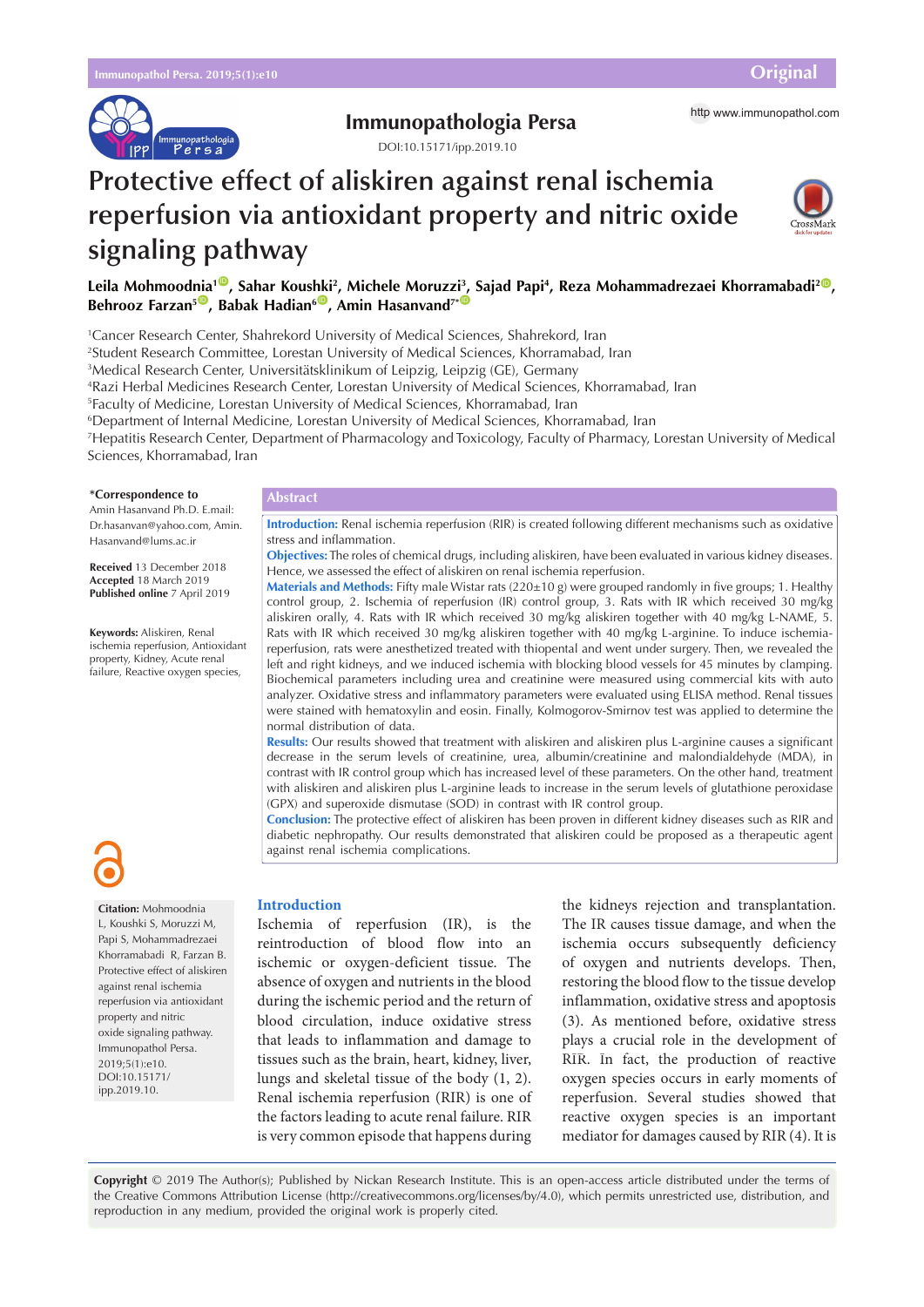## Mohmoodnia L et al

## **Key point**

Ischemia of reperfusion (IR) is the reintroduction of blood flow into an ischemic or oxygen-deficient tissue. The absence of oxygen and nutrients in the blood during the ischemic period and the return of blood circulation induce oxidative stress that leads to inflammation and damage to tissues such as the brain, heart, kidney, liver, lungs and skeletal tissue of the body. In this study we decided to evaluate protective effect of Aliskiren against renal ischemia reperfusion via antioxidant property and nitric oxide signaling pathway.

also demonstrated that RIR could lead to decreased levels of antioxidant enzymes such as superoxide dismutase (SOD) (5). Studies have shown that the condition of IR generates inducible nitric oxide synthase (iNOS-synthase), which leads to increased synthesis of nitric oxide synthesis (NO-oxide nitric). Finally, it reacts with superoxide anions and damages the kidney tissue by forming proximity nitrite (6).

Various types of natural compounds and chemical drugs are used for the treatment of RIR (7). Aliskiren is recognized as an orally active, non-peptidic inhibitor of renin. Aliskiren is recognized as an orally active, nonpeptidic inhibitor of renin. It has therapeutic application for the treatment of hypertension because it is only a direct renin inhibitor. Aliskiren acts as a renin inhibitor which blocks the renin system by inhibiting plasma renin activity  $(8,9).$ 

## **Objectives**

In this study we aimed to evaluate the protective effect of aliskiren against RIR via antioxidant property and NO signaling pathway.

## **Materials and Methods**

#### *Chemicals*

Aliskiren, ELISA kits, hematoxylin and eosin (H&E) stain.

## *Animals and study design*

Fifty male Wistar rats  $(220 \pm 10 \text{ g})$  were used in this study. The rats were kept in normal laboratory condition and were adapted to the laboratory situations such as limitless access to food and water, under control temperature (21- 25◦ C) and appropriate light cycle (12 h dark- 12 h light).

Then, they were classified randomly as follow;

*Group 1:* Healthy rats without ischemia-reperfusion (control group).

*Group 2:* Rats with IR (IR control group).

*Group 3:* Rats with IR which received 30 mg/kg aliskiren orally.

*Group 4:* Rats with IR which received 30 mg/kg aliskiren together with 40 mg/kg L-NAME.

*Group 5:* Rats with IR which received 30 mg/kg aliskiren together with 40 mg/kg L-arginine.

## *Surgical procedure*

Prescribing drugs in the groups was done from the three

days before the induction of ischemia-reperfusion to three days later. To induce ischemia-reperfusion, rats were anesthetized and treated with thiopental before surgery. Then, we revealed the left and right kidneys, and we induced ischemia with blocking blood vessels for 45 minutes by clamping. After 45 minutes, we removed the clamps and performed reperfusion. 72 hours after reperfusion, we killed animals and collected the samples.

## *Biochemical parameters measurement*

Biochemical parameters including urea and creatinine were measured using commercial kits with auto-analyzer.

## *Oxidative stress parameters measurement*

Blood samples were collected from the heart of the animal and after centrifugation; the supernatant was isolated and used to evaluate the parameters. Oxidative stress was evaluated by the concentration of malondialdehyde (MDA), glutathione peroxidase (GPX), and SOD. The MDA will be evaluated using the thiobarbituric acid reaction assay by measuring absorbance at 532 nm. The activity of GPX, and SOD were measured by using commercial kits (10,11).

## *Renal histologic analysis*

For renal histologic analysis, 24 hours after reperfusion, the right kidney was removed and was cut with microtome and stained with H&E, for see the tubular necrosis and eosinophilic casts (12).

## *Ethical issues*

The study was also approved by Ethics Committee of Lorestan University of Medical Sciences (#IR.LUMS. REC.1397.094). Prior to the trial, the protocols like animal care, nutrition and prescribing method, anesthesia and euthanasia procedures were approved to be in agreement with the rules of the ethical committee of this university.

## *Statistical analysis*

For analyzed the data, One-way analysis of variance (ANOVA) analysis followed by post hoc Dunnett test was used by GraphPad Prism Version 5.0. The results are shown as Mean  $\pm$  SD (significance level: *P*<0.05).

## **Results**

## *Effect of aliskiren on the serum level of creatinine*

The results showed that creatinine level significantly increased in the IR control group in comparison with the healthy control group. However, it depressed significantly in aliskiren and aliskiren plus L-arginine treated groups compared to the other groups. Figure1 shows the creatinine level in different groups (*P*<0.05).

## *Effect of aliskiren on level of albumin/creatinine*

The level of albumin/creatinine has been indicated in Figure 2. This figure demonstrated that level of albumin/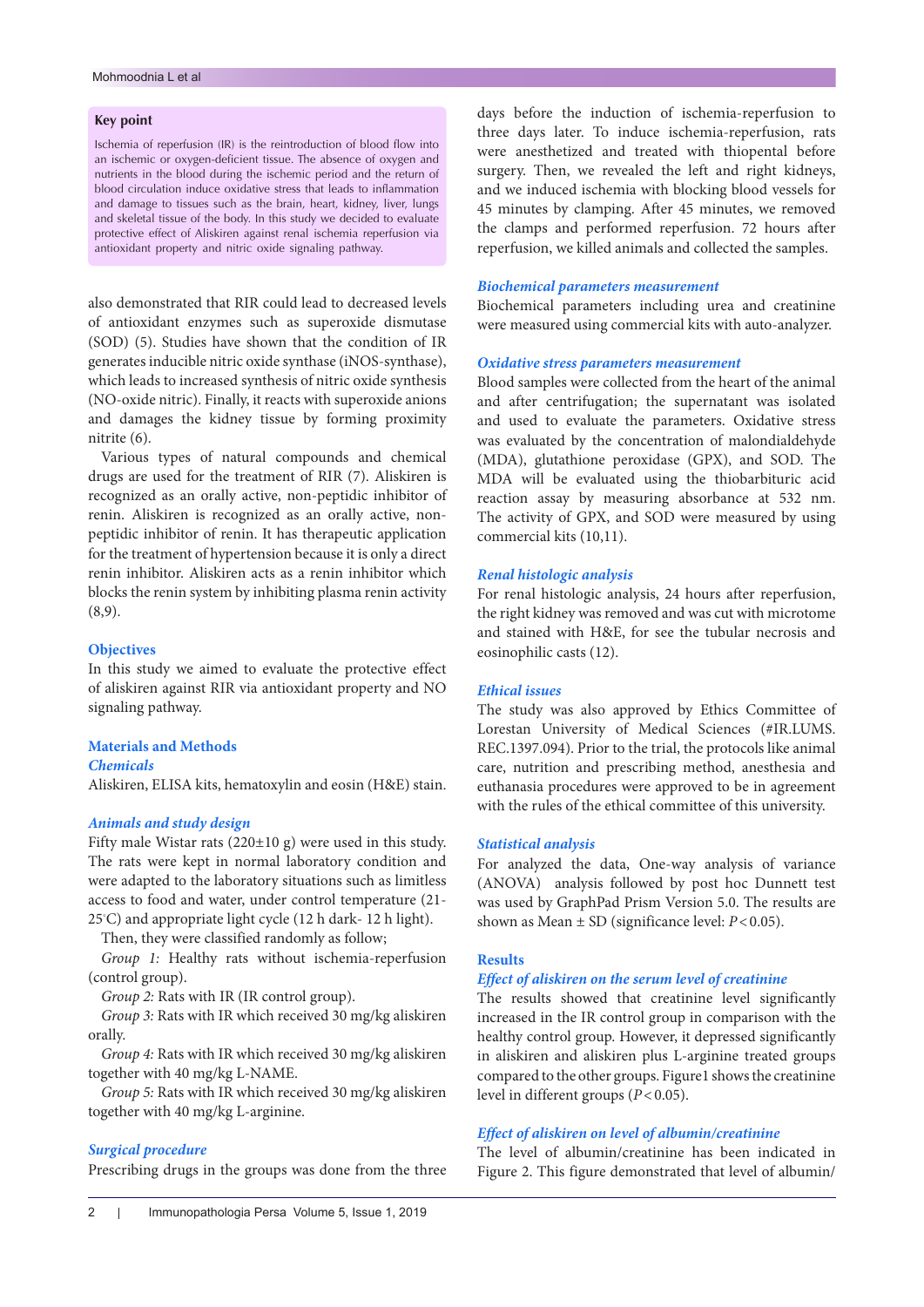

**Figure 1.** Creatinine level in different groups. **Figure 3.** Level of urea in different groups.

Albumin/Cr assessment



**Figure 2.** Level of albumin/creatinine in different groups.

creatinine is higher in the IR control group compared to the control group. Moreover, the levels of albumin/creatinine significantly reduced in treated groups especially in aliskiren and aliskiren plus L-arginine compared to untreated groups and IR control group  $(P<0.05)$ .

## *Effect of aliskiren on the serum level of urea*

The IR control group has a urea level more than the control group. On the other hand, it depressed significantly in aliskiren and aliskiren plus L-arginine treated groups as shown in Figure 3 ( $P < 0.05$ ).

## *Effect of aliskiren on the serum level of MDA*

As shown in Figure 4, the serum level of MDA increased significantly in IR control group compared to the control group. However, it decreased significantly in aliskiren and aliskiren plus L-arginine treated groups compared to other groups.

## *Effect of aliskiren on the serum level of GPX*

The serum level of GPX decreased in the IR group in comparison with the healthy control group. On the other







**Figure 4.** Level of MDA in different groups.

hand, aliskiren and aliskiren plus L-arginine caused increase in the level of GPX, as shown in Figure 5.

## *Effect of aliskiren on the serum level of SOD*

The level of SOD in serum decreased in the IR control group in comparison with the healthy control group. Otherwise, aliskiren and aliskiren plus L-arginine treatment caused increase in the level of SOD, as shown in Figure 6.

## **Discussion**

Ischemia is one of the common causes of acute renal failure, which results from a severe reduction or loss in blood flow to the kidneys. RIR lesions create and develop due to oxidative stress and inflammation (13). Therefore, the use of some drug compounds can play an important role in reducing the oxidative stress and inflammation caused by RIR (14). We evaluate the effects of aliskiren as an antihypertension drug and renin inhibitor in the treatment of RIR. Researchers have indicated that angiotensin II (Ang II) has a vasoconstrictive effect and intensifies the ischemia of the kidney which ultimately leads to oxidative stress and inflammation (15). Several studies have proven that angiotensin converting enzyme inhibitors (ACE inhibitors) such as aliskiren could attenuate IR injury (16, 17). Our study showed that the serum level of creatinine, urea, MDA, albumin/creatinine decreased significantly after aliskiren and aliskiren plus L-arginine treatment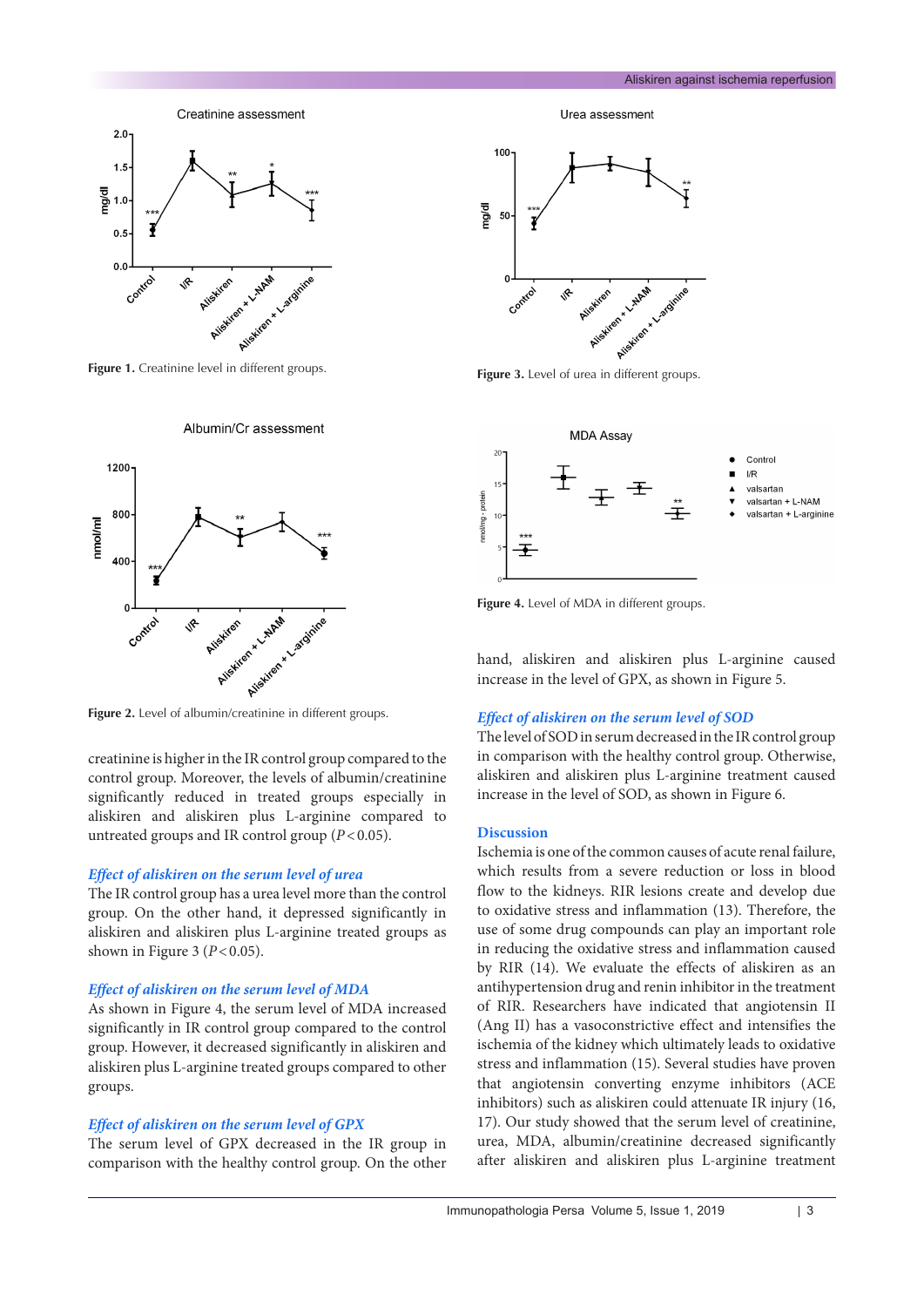

SOD assessment



**Figure 6.** Level of SOD in different groups.

compared to IR control group. Otherwise, the serum level of GPX and SOD increased significantly after aliskiren and aliskiren plus L-arginine treatment compared to IR control group.

A part of our research demonstrated that level of albumin/creatinine elevated significantly in the IR control group compared to the control group. Moreover, the levels of albumin/creatinine significantly reduced in treated groups especially in aliskiren and aliskiren plus L-arginine compared to untreated groups and IR control group. The effect of aliskiren administration had been evaluated in type 2 diabetes and nephropathy. The results indicated that daily administration of 300 mg of aliskiren decreased the mean urinary albumin/creatinine ratio by 20% in patients with type 2 diabetes and nephropathy who treated with aliskiren compared to patients which received placebo. Moreover, albuminuria and proteinuria reduced after treatment with aliskiren for 50% (18). Another similar study which assessed renoprotective effect of aliskiren in patients with type 2 diabetes showed that urinary albumin/ creatinine decreased after treatment with aliskiren in comparison with placebo (14%) (19).

Our results concluded that administration of aliskiren leads to protection of kidneys via significantly decreased in renal function test such as urea and creatinine level. Another related study showed that aliskiren pretreatment (3 mg/kg) could significantly reduce the serum levels of urea and creatinine as compared with the IR control group (16). It is also demonstrated that aliskiren has anti-diabetic and renoprotective effects against diabetic nephropathy in rats. These results showed that the serum levels of kidney function tests significantly decreased for urea and creatinine; however, albumin significantly increased after aliskiren treatment such that the serum levels of urea and creatinine had 74.2% and 38.3% decrease after treatment, respectively. On the other hand, albumin had an increase after aliskiren treatment (20). The role of aliskiren has been established in lowering of albuminuria. The results of a related study indicated that aliskiren at a dose of 10 or 30 mg/kg/d for 10 weeks plays a role in the reduction of albuminuria in diabetic rats (21).

After that, oxidative stress was examined in the kidneys underwent IR. Our data demonstrated that the rats of IR control group had higher level of MDA and lower level of GPX and SOD compared to the healthy control group. On the other hand, aliskiren treatment significantly reversed the levels of these parameters. Wang et al, in a similar study to our study assessed the protective effects of aliskiren on ischemia–reperfusion-induced renal injury in rats. Their results demonstrated that aliskiren treatment decreased the level of MDA and increased SOD levels which is consistent with the results of our study (16). The findings of another related work which evaluated the effect of aliskiren against diabetic nephropathy in rats showed a significant decreased level of MDA and increased SOD levels for after aliskiren treatment (20). Our results highlighted that the kidney of the IR rats has lower levels of SOD and have a higher level of MDA, as compared with the sham control rats. Pretreatment with aliskiren reversed these changes to some degree. Oxidative stress has been proven to play a key role in IR injury in many studies.

## **Conclusion**

In conclusion, different compounds such as natural plant compounds and also synthetic drugs could use for protection against renal ischemia reperfusion. aliskiren is one of these drugs which its renoprotective effect has been proven against renal ischemia reperfusion in different studies. It could act renoprotective effects through antioxidant and anti-inflammatory properties.

#### **Acknowledgments**

The authors would like to thanks to the Lorestan University of Medical Sciences, Khorramabad, Iran, because of their financial support. The authors also thank the head and staff of the Razi Herbal Medicines Research Center of Lorestan University of Medical Sciences.

#### **Authors' contribution**

LM, SK, SP and RMK conducted the research. AH, MM, BF and BH designed and supervised the study, prepared the final draft of the article. BH analyzed the data and pathology. AH and LM, finalized the manuscript. All authors read and signed the final paper.

## **Conflicts of interest**

The authors declare that they have no conflict of interest.

#### **Ethical considerations**

Ethical issues (including plagiarism, data fabrication, double